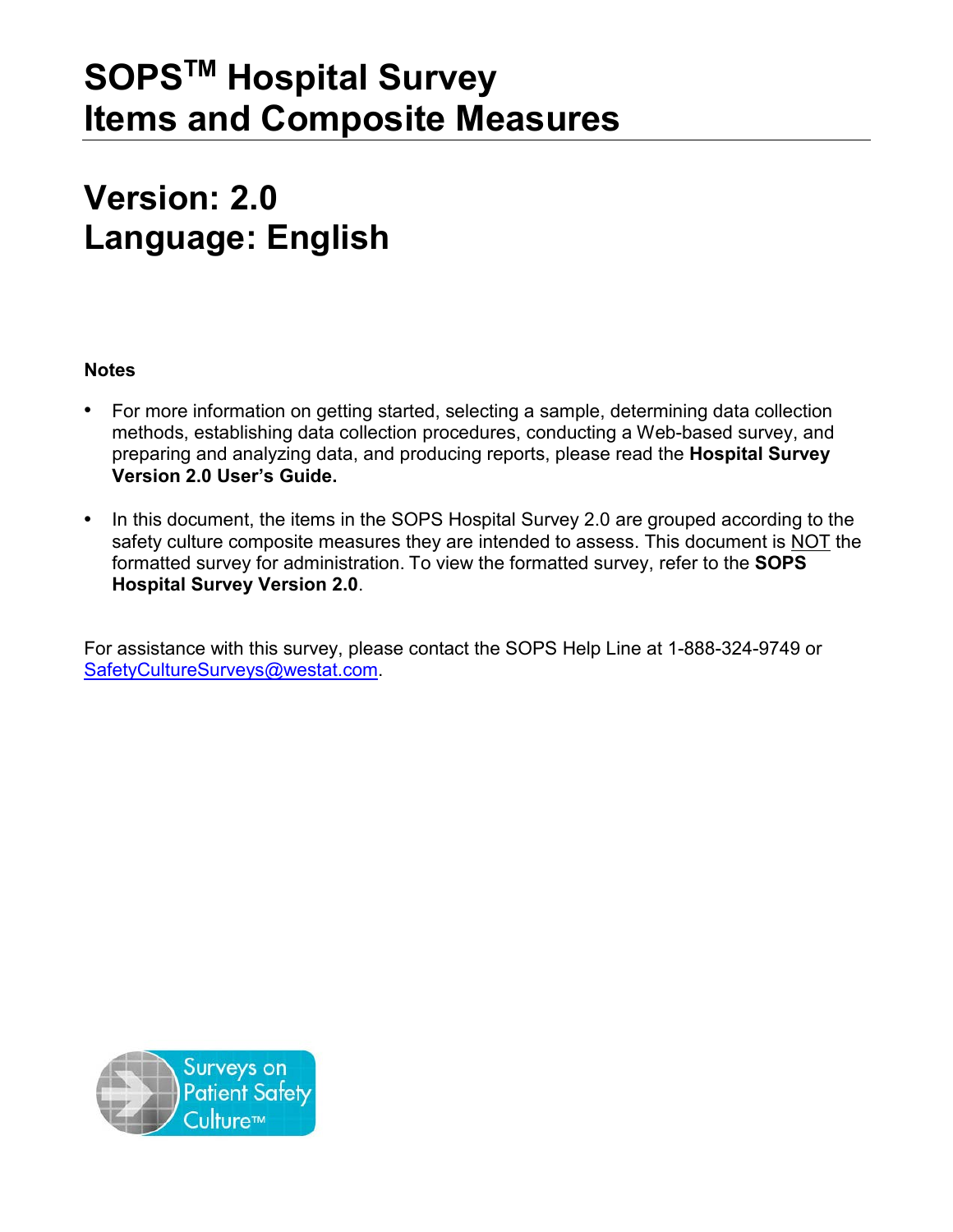# **SOPS Hospital Survey 2.0: Items and Composite Measures**

In this document, the items in the SOPS Hospital Survey 2.0 are grouped according to the safety culture composite measures they are intended to assess. The item's survey location is shown to the left of each item. Negatively worded items are indicated. Reliability statistics based on the pilot test data from 25 hospitals and 4,345 hospital staff are provided for the composite measures.

#### **1. Teamwork**

(Strongly Disagree, Disagree, Neither Agree nor Disagree, Agree, Strongly Agree, Does Not Apply or Don't Know)

- A1. In this unit, we work together as an effective team.
- A8. During busy times, staff in this unit help each other.
- A9. There is a problem with disrespectful behavior by those working in this unit. (negatively worded)

Reliability of this composite measure—Cronbach's alpha (3 items) = .76

#### **2. Staffing and Work Pace**

(Strongly Disagree, Disagree, Neither Agree nor Disagree, Agree, Strongly Agree, Does Not Apply or Don't Know)

- A2. In this unit, we have enough staff to handle the workload.
- A3. Staff in this unit work longer hours than is best for patient care. (negatively worded)
- A5. This unit relies too much on temporary, float, or PRN staff. (negatively worded)
- A11. The work pace in this unit is so rushed that it negatively affects patient safety. (negatively worded)

Reliability of this composite measure—Cronbach's alpha (4 items) = .67

## **3. Organizational Learning—Continuous Improvement**

(Strongly Disagree, Disagree, Neither Agree nor Disagree, Agree, Strongly Agree, Does Not Apply or Don't Know)

- A4. This unit regularly reviews work processes to determine if changes are needed to improve patient safety.
- A12. In this unit, changes to improve patient safety are evaluated to see how well they worked.
- A14. This unit lets the same patient safety problems keep happening. (negatively worded)

Reliability of this composite measure—Cronbach's alpha (3 items) = .76

# **4. Response to Error**

(Strongly Disagree, Disagree, Neither Agree nor Disagree, Agree, Strongly Agree, Does Not Apply or Don't Know)

- A6. In this unit, staff feel like their mistakes are held against them. (negatively worded)
- A7. When an event is reported in this unit, it feels like the person is being written up, not the problem. (negatively worded)
- A10. When staff make errors, this unit focuses on learning rather than blaming individuals.
- A13. In this unit, there is a lack of support for staff involved in patient safety errors. (negatively worded)

Reliability of this composite measure—Cronbach's alpha (4 items) = .83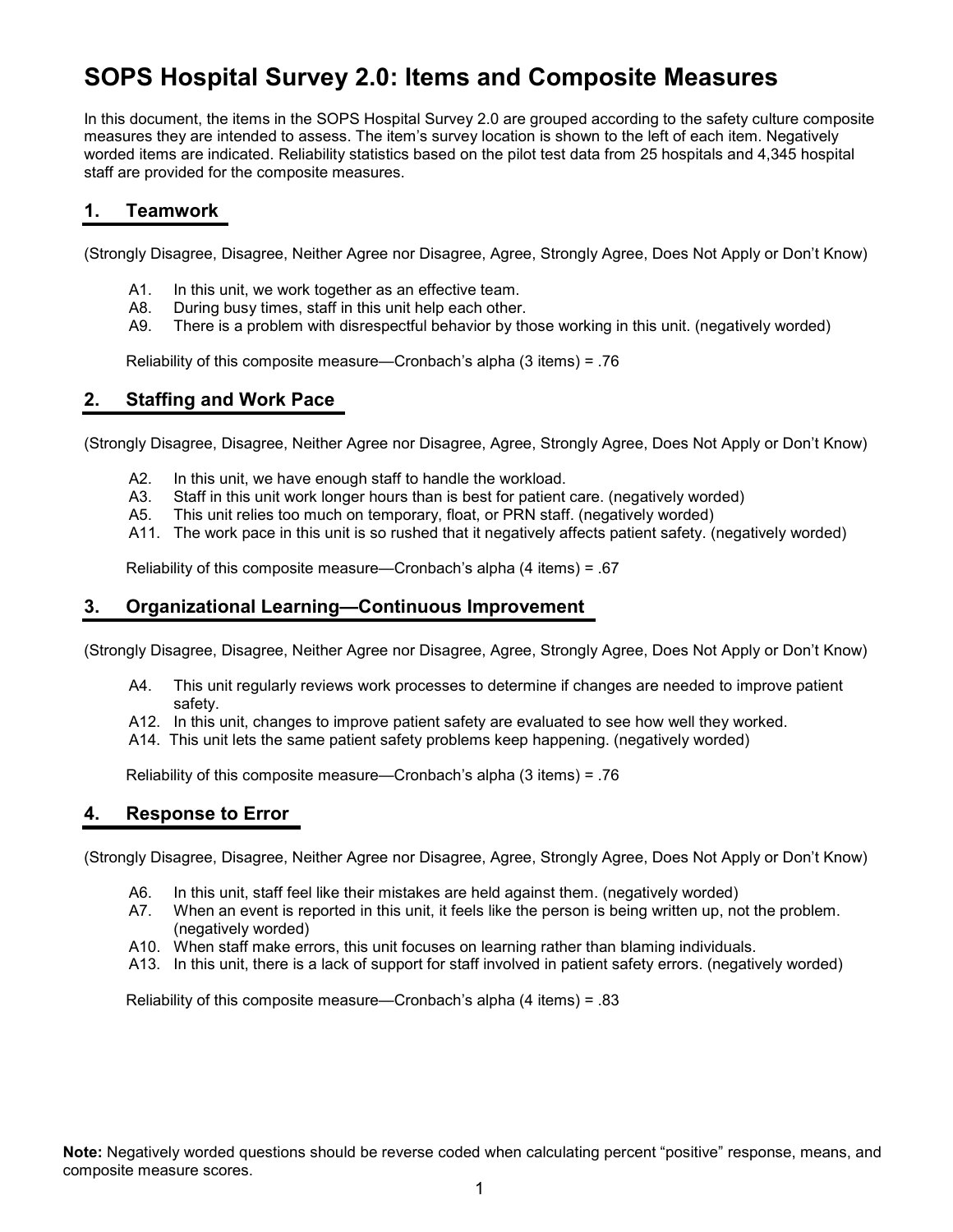# **5. Supervisor, Manager, or Clinical Leader Support for Patient Safety**

(Strongly Disagree, Disagree, Neither Agree nor Disagree, Agree, Strongly Agree, Does Not Apply or Don't Know)

- B1. My supervisor, manager, or clinical leader seriously considers staff suggestions for improving patient safety.
- B2. My supervisor, manager, or clinical leader wants us to work faster during busy times, even if it means taking shortcuts. (negatively worded)
- B3. My supervisor, manager, or clinical leader takes action to address patient safety concerns that are brought to their attention.

Reliability of this composite measure—Cronbach's alpha (3 items) = .77

### **6. Communication About Error**

(Never, Rarely, Sometimes, Most of the time, Always, Does Not Apply or Don't Know)

- C1. We are informed about errors that happen in this unit.
- C2. When errors happen in this unit, we discuss ways to prevent them from happening again.
- C3. In this unit, we are informed about changes that are made based on event reports.

Reliability of this composite measure—Cronbach's alpha (3 items) = .89

#### **7. Communication Openness**

(Never, Rarely, Sometimes, Most of the time, Always, Does Not Apply or Don't Know)

- C4. In this unit, staff speak up if they see something that may negatively affect patient care.
- C5. When staff in this unit see someone with more authority doing something unsafe for patients, they speak up.
- C6. When staff in this unit speak up, those with more authority are open to their patient safety concerns.
- C7. In this unit, staff are afraid to ask questions when something does not seem right. (negatively worded)

Reliability of this composite measure—Cronbach's alpha (4 items) = .83

# **8. Reporting Patient Safety Events**

(Never, Rarely, Sometimes, Most of the time, Always, Does Not Apply or Don't Know)

- D1. When a mistake is caught and corrected before reaching the patient, how often is this reported?
- D2. When a mistake reaches the patient and could have harmed the patient, but did not, how often is this reported?

Reliability of this composite measure—Cronbach's alpha (2 items) = .75

#### **9. Hospital Management Support for Patient Safety**

(Strongly Disagree, Disagree, Neither Agree nor Disagree, Agree, Strongly Agree, Does Not Apply or Don't Know)

- F1. The actions of hospital management show that patient safety is a top priority.
- F2. Hospital management provides adequate resources to improve patient safety.
- F3. Hospital management seems interested in patient safety only after an adverse event happens. (negatively worded)

Reliability of this composite measure—Cronbach's alpha (3 items) = .77

**Note:** Negatively worded questions should be reverse coded when calculating percent "positive" response, means, and composite measure scores.